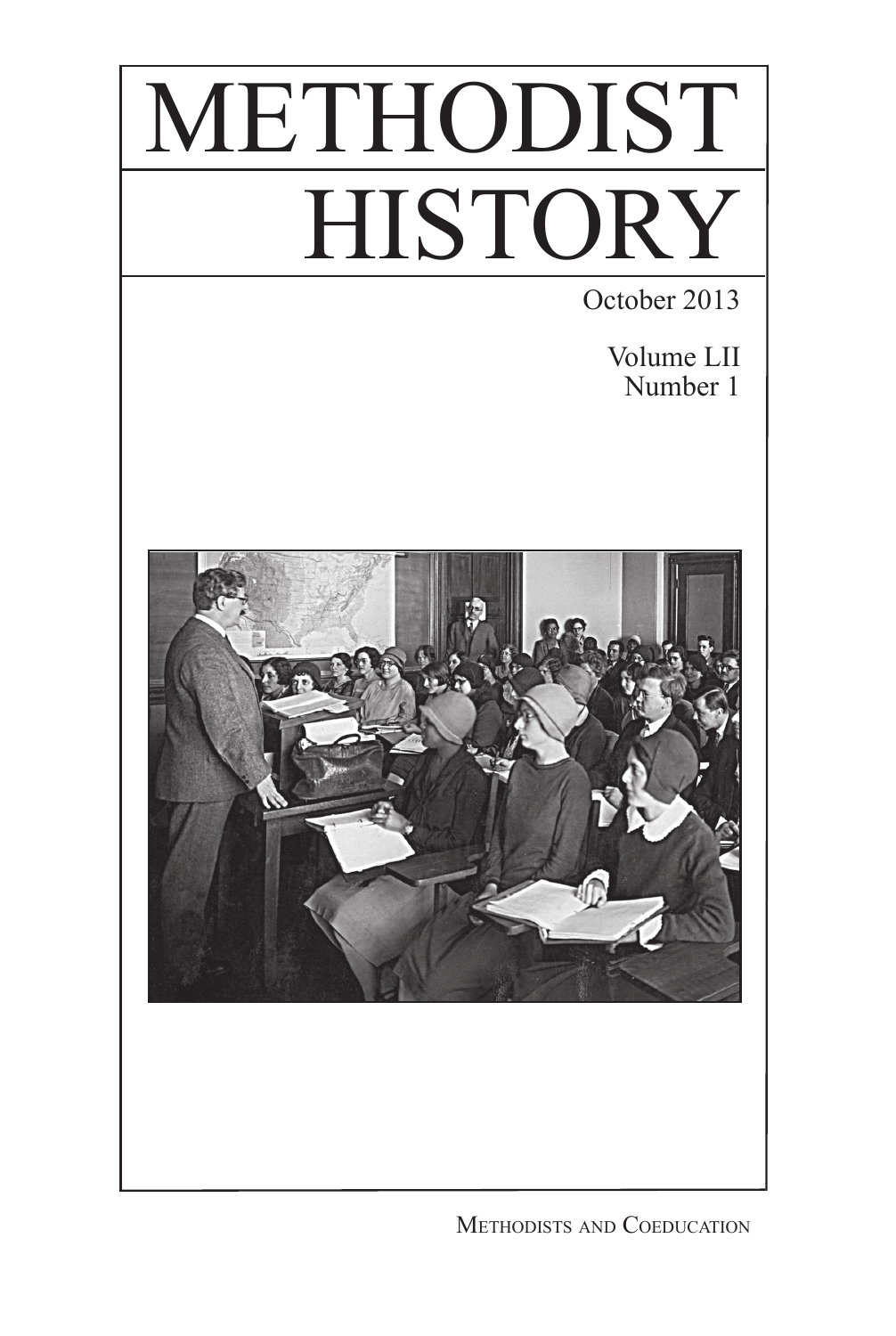

## **EDITORIAL BOARD**

Morris Davis *Drew University*

Paula Gilbert *Duke University*

A. V. Huff *Furman University*

Cornish Rogers *Claremont School of Theology*

> Ian Straker *Howard University*

Douglas Strong *Seattle Pacific University*

Anne Streaty Wimberly *Interdenominational Theological Center*

> Stephen Yale *Pacific School of Religion*

Charles Yrigoyen, Jr. *Lancaster Theological Seminary*

**Assistant Editors** Michelle Merkel-Brunskill Christopher Rodkey Nancy E. Topolewski

> **Book Review Editor** Kevin Newburg

*Cover: Circa 1920s photograph with handwritten notation, "Prof. Andrew's class in International Relations, Boston School of Religious Education, Boston, Mass." Image is from the Mission Photograph Album Series at the General Commission on Archives and History of The United Methodist Church depository in Madison, New Jersey.*

METHODIST HISTORY (ISSN 0026-1238) is published quarterly for \$25.00 per year to addresses in the U.S. by the General Commission on Archives and History of The United Methodist Church (GCAH), 36 Madison Avenue, Madison, NJ 07940. Printed in the U.S.A. Back issues are available.

POSTMASTER: Send address changes to METHODIST HISTORY, P.O. Box 127, Madison, NJ 07940 or email mmerkel@gcah.org.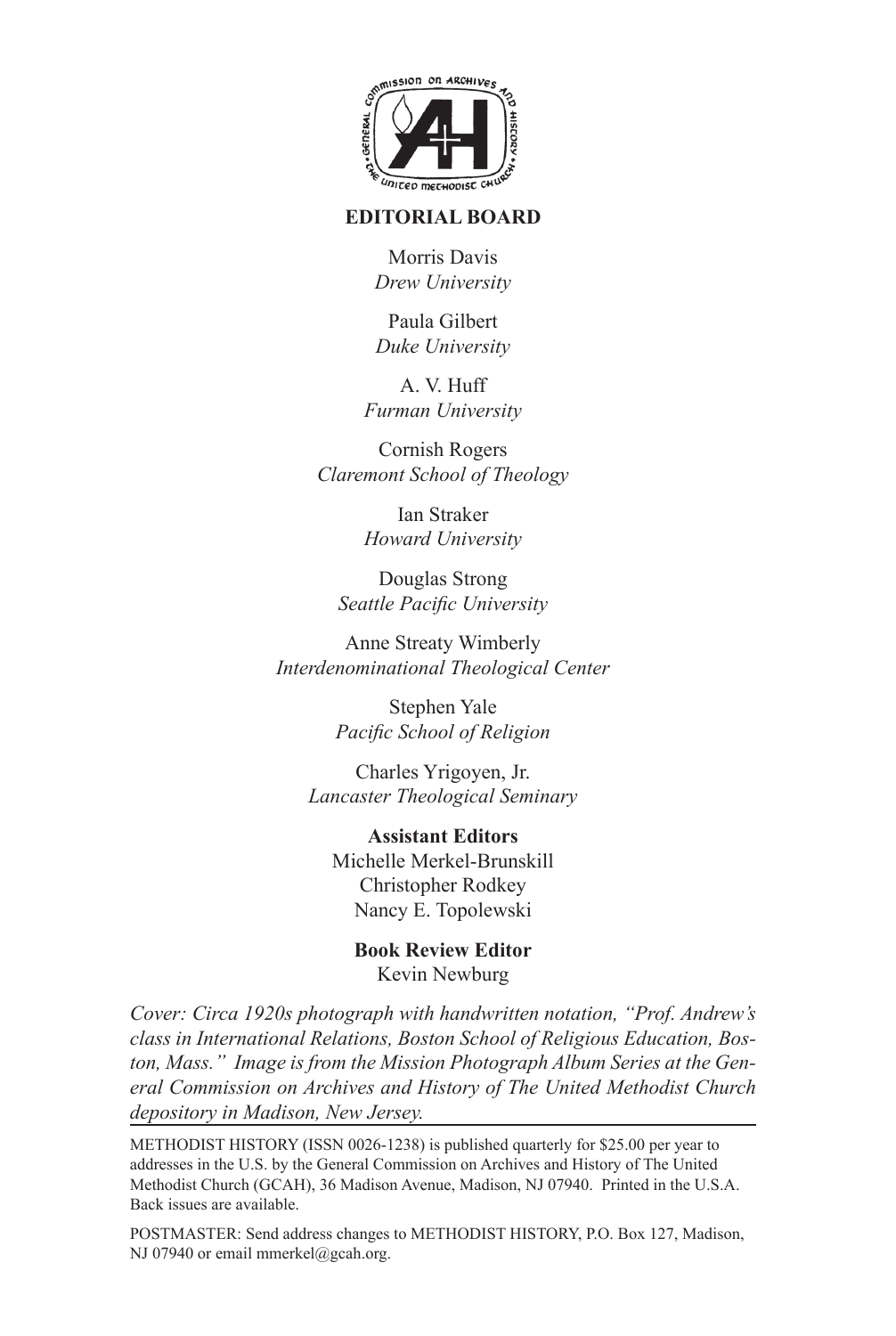## METHODIST HISTORY

Robert J. Williams, Editor

| <b>VOLUME LII</b>                    | OCTOBER 2013                                                                                                                                                         | NUMBER 1       |
|--------------------------------------|----------------------------------------------------------------------------------------------------------------------------------------------------------------------|----------------|
|                                      | <b>CONTENTS</b>                                                                                                                                                      |                |
|                                      |                                                                                                                                                                      | $\mathfrak{2}$ |
|                                      |                                                                                                                                                                      | 3              |
| Progressive Action, Lower Ninth Ward | "Yes, We Are Everywhere": Thirty Years with the Women for                                                                                                            | 4              |
| Mexican-American War                 | That Her Religion May be Uprooted: The Methodists and the<br>$by$ Luke Schleif $\ldots \ldots \ldots \ldots \ldots \ldots \ldots \ldots \ldots \ldots \ldots \ldots$ | 19             |
| Founding of P.E.O.                   | "A Society of Our Own": Methodists, Coeducation and the                                                                                                              | 33             |
| of Holiness                          | In the Wild Dark Pines: Crisis, Legitimacy, and the Origins of<br>the National Camp-Meeting Association for the Promotion                                            |                |
|                                      |                                                                                                                                                                      | 43             |
|                                      |                                                                                                                                                                      | 58             |
|                                      |                                                                                                                                                                      | 63             |
|                                      | Copyright 2013, General Commission on Archives and History,<br>The United Methodist Church                                                                           |                |
|                                      | Methodist History is included in<br>Religious and Theological Abstracts,<br>Historical Abstracts and America: History and Life<br><b>ATLA Religion Database</b>      |                |

Manuscripts submitted for publication and all other correspondence should be addressed to Editor: METHODIST HISTORY, P.O. Box 127, Madison, NJ 07940. Prospective authors are advised to write for guidleines or visit www.gcah.org.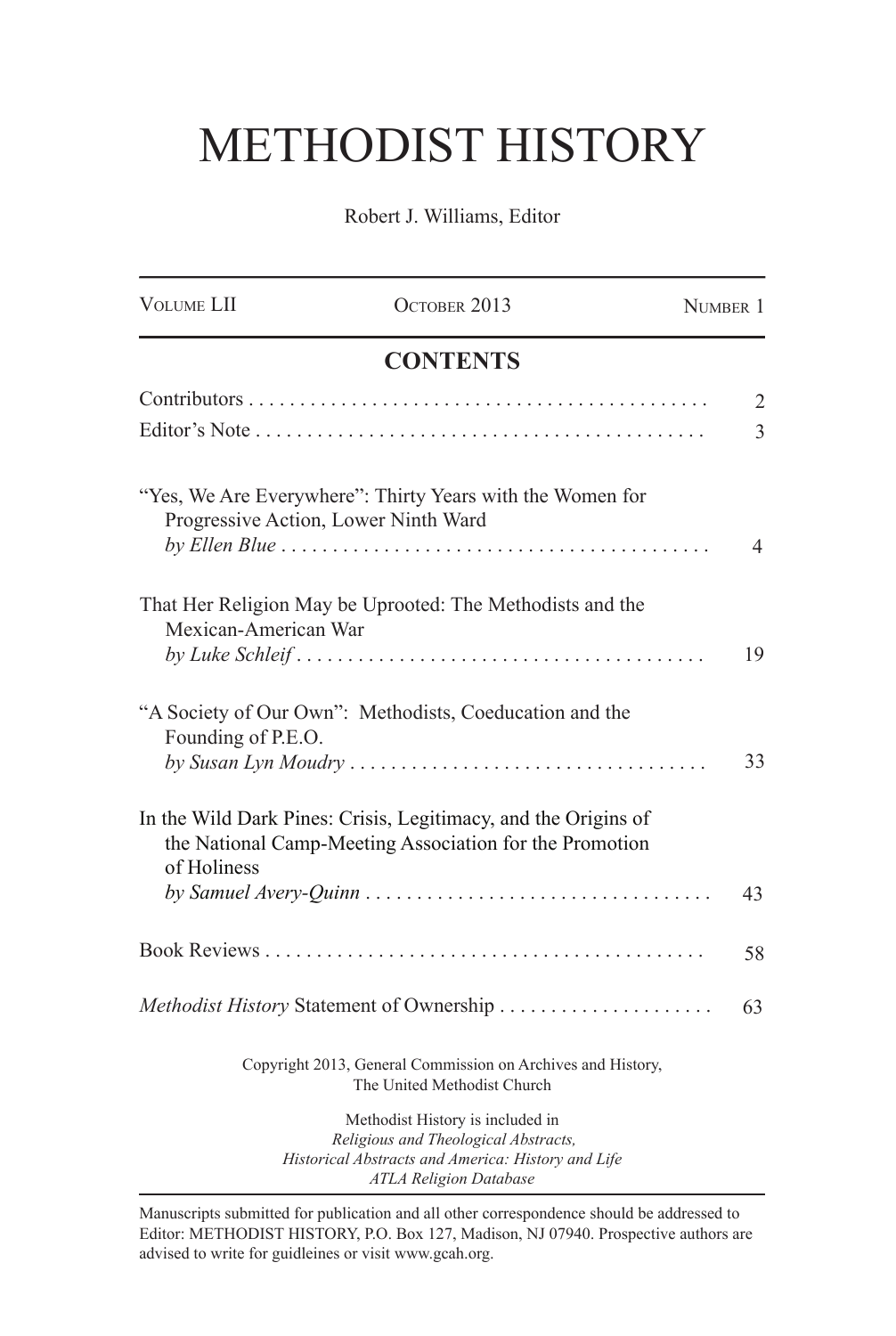## **CONTRIBUTORS**

ELLEN BLUE is Director of Denominational Formation (United Methodist) and the Mouzon Biggs, Jr., Professor of the History of Christianity and United Methodist Studies at Phillips Theological Seminary, Tulsa, OK. Dr. Blue is the author of *St. Mark's and the Social Gospel: Methodist Women and Civil Rights in New Orleans*, published by the University of Tennessee Press in 2011. She is an elder in full connection in the Louisiana Conference of The United Methodist Church.

LUKE SCHLEIF is a Ph.D. candidate at the University of Missouri majoring in history. He earned an MA degree from Boise State University with a thesis entitled "Missions, Republicanism, and Anti-Catholicism: The Ideological Origins of the Methodist Church's Support for the Mexican-American War."

SUSAN LYN MOUDRY is a Ph.D. candidate in the Department of Religion, Historical Studies, at Baylor University, Waco, TX. Her research interests focus upon late nineteenth and twentieth-century American Church history; her specific interests include civil religion and ecclesiology. She is ordained in The United Methodist Church.

SAMUEL AVERY-QUINN is an anthropologist who earned a Ph.D. in 2011 from the University of Tennessee, Knoxville, with interests in religious performance, architecture and landscape, phenomenology, and material culture. He is a University College Visiting Assistant Professor at Appalachian State University, in Boone, North Carolina.